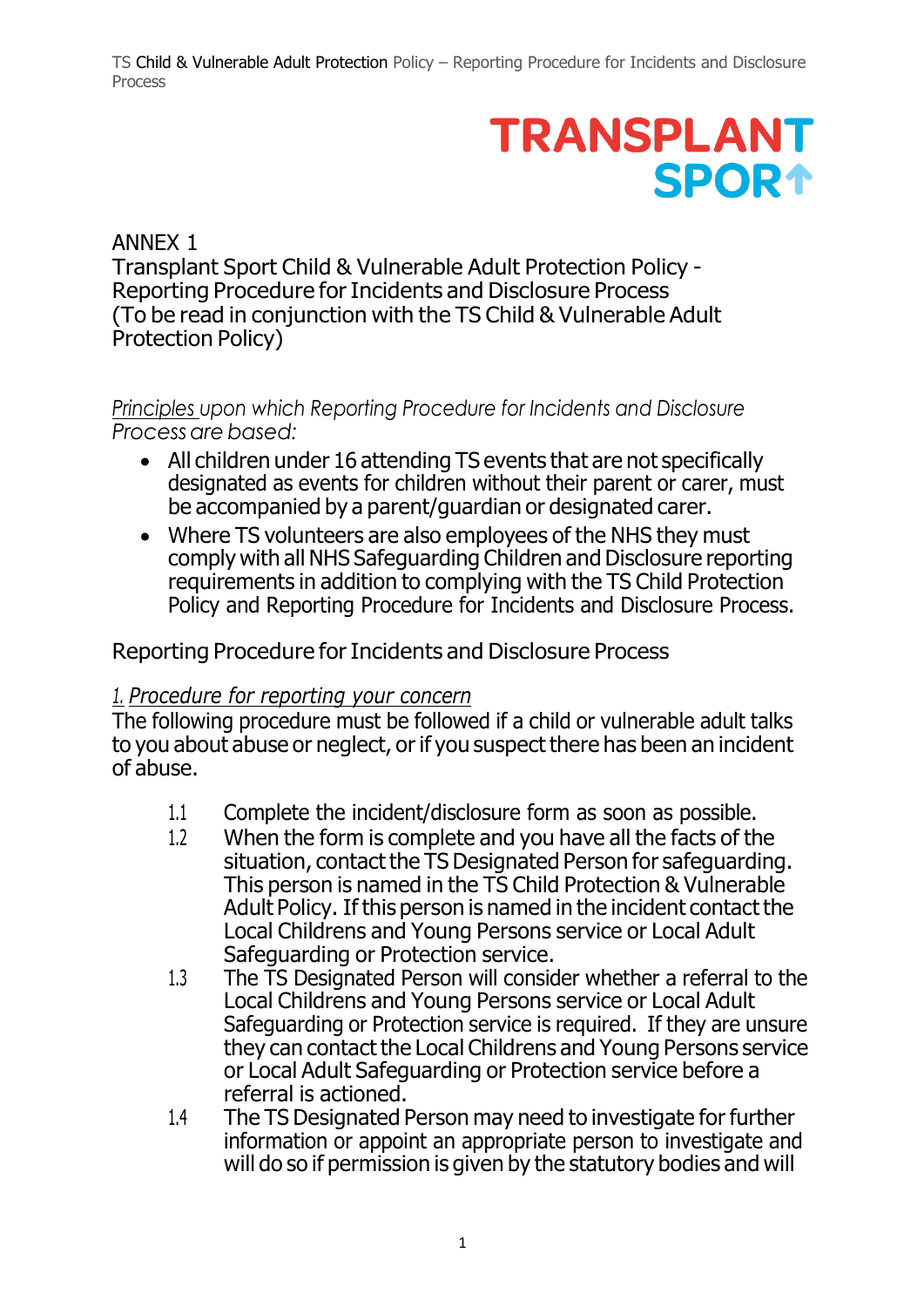do so in a timely and confidential manner. All notes and reports will be stored securely in a sealed document holder during the investigation and stored for 6 years post investigation.

- 1.5 Following the investigation, it may be the conclusion of the TS Designated Person that a referral is not necessary. If so, the TS Designated Person would advise the TS Trustees in a confidential manner that an investigation has taken place and make any recommendations that may be a result of the investigation.
- 1.6 If a referral is made to Local Childrens and Young Persons service or Local Adult Safeguarding or Protection service, the TS Trustees will be informed that a referral has been made and be kept informed of any outcome.
- 1.7 Once a referral has been made, TS will adhere to any instructions/guidance that the Local Childrens and Young Persons service or Local Adult Safeguarding or Protection service may provide.
- 1.8 Pending an investigation, it may be necessary to suspend the membership of a TS member. The decision to suspend will be made by the TS Designated Person.
- 1.9 At the end of the investigation the suspension may be lifted or membership may be terminated, and the member will not be allowed to participate at TS events or work with TS in any capacity again. This will be the decision of the TS designated person.
- 1.10 The member has the right to appeal against this termination of membership and can do so in writing to the Chairman of the TS Trustees within 7 days of being told their membership has been terminated. The appeal will be considered by the TS Trustees. There is only one stage of appeal. The TS Trustees' decision will be final.

## *2. Allegations against a TS employee*

Any allegation against a TS employee should be made to the Chairman of TS Trustees. The Chairman may nominate a Trustee to lead on the investigation. The above procedure will be followed with the amendments below:

- 2.1 If an allegation is made against a TS employee, s/he may be suspended from duties on full pay whilst the investigation is completed.
- 2.2 Following the investigation the employee may be invited to a disciplinary hearing before the Disciplinary Panel. The Disciplinary Panel shall be chaired by a TS Trustee accompanied by 2 other trustees or members of the Management Committee including at least one of the same sex as the employee. The